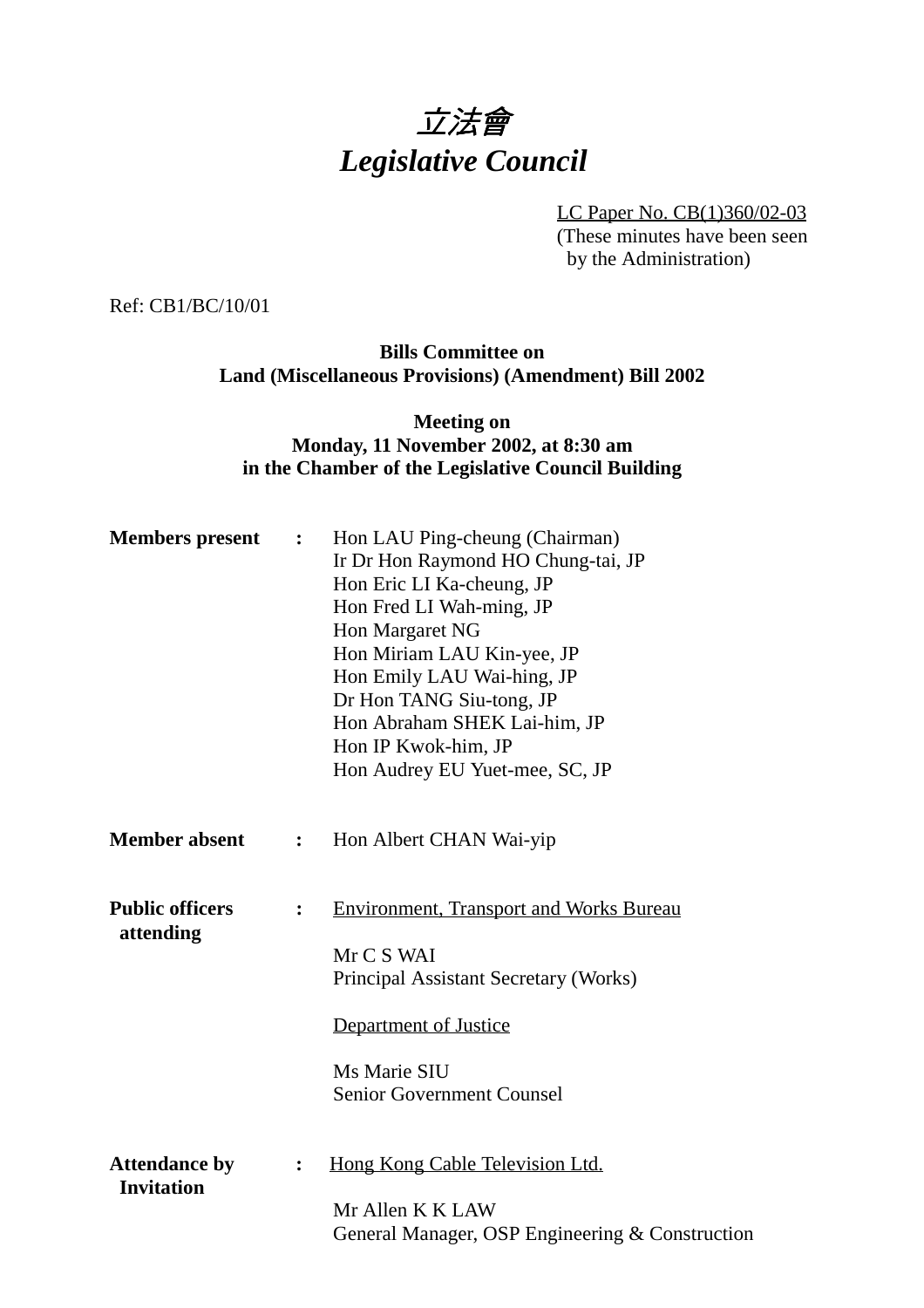Mr William K K CHOW Corporate Lawyer

#### PCCW-HKT Telephone Ltd.

Mr CHEUNG Kwok-chi Acting General Manager, Outside Plant Services

Hutchison Global Communications Ltd.

Mr S P LIU Senior Manager External Plant

Mr K K TSANG Implementation Manager

New World Telephone Ltd.

Mr Victor WONG Senior Manager

Mr Tony WONG Legal Counsel

Hong Kong Tramways Ltd.

Mr Steven CHAN Engineering Manager

Hong Kong General Building Contractors Association

Mr CHAN Cheung President

Mr CHOW Yan-wei Vice-President

The Hong Kong Construction Association

Mr Alex WONG Assistant Secretary General

Mr Martin HADAWAY Member

| <b>Clerk in attendance :</b> | Mr Andy LAU                    |  |
|------------------------------|--------------------------------|--|
|                              | Chief Assistant Secretary (1)2 |  |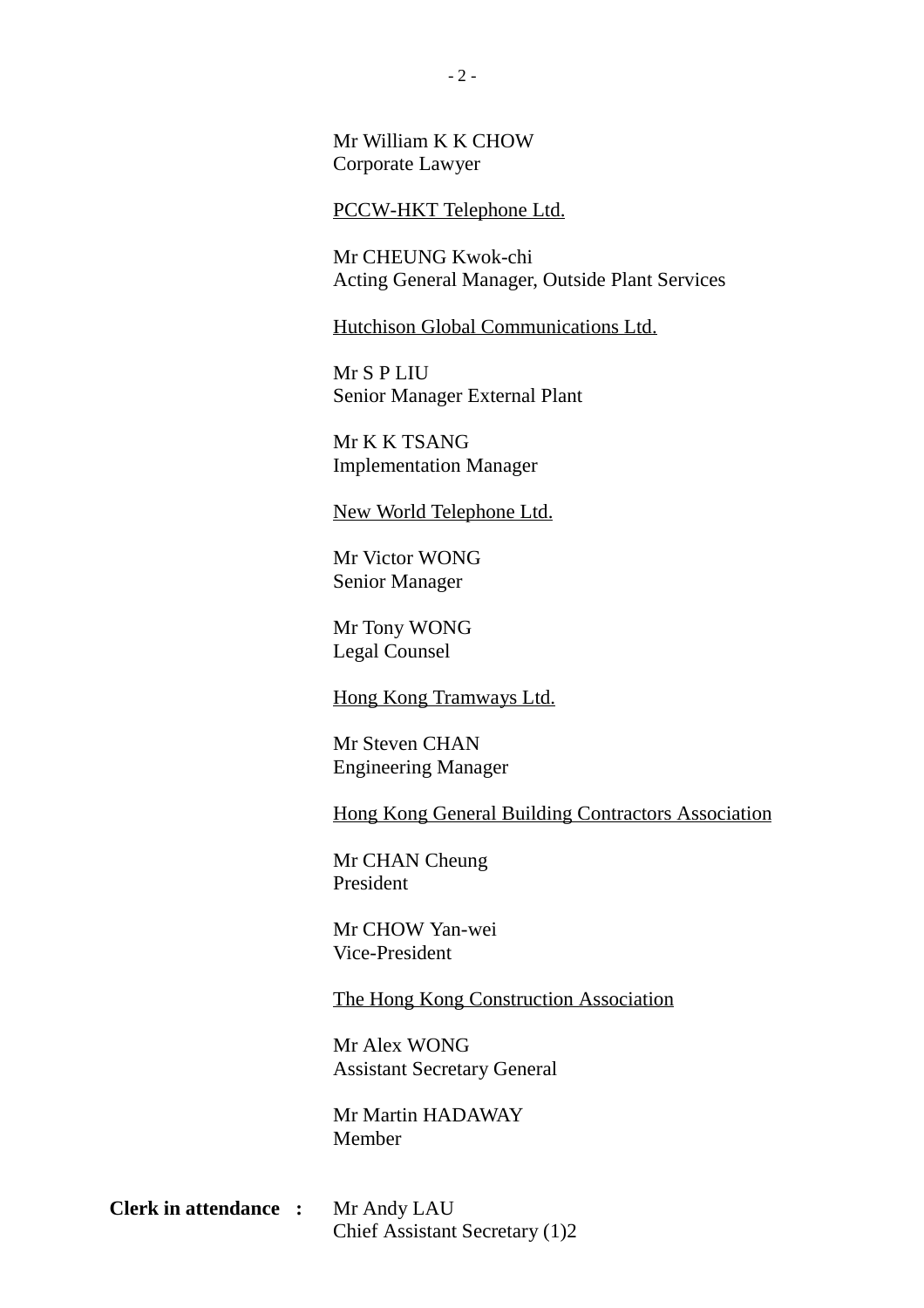| <b>Staff in attendance</b> | <b>Miss Kitty CHENG</b>   |  |
|----------------------------|---------------------------|--|
|                            | Assistant Legal Adviser 5 |  |

Ms Queenie YU Senior Assistant Secretary (1)6

\_\_\_\_\_\_\_\_\_\_\_\_\_\_\_\_\_\_\_\_\_\_\_\_\_\_\_\_\_\_\_\_\_\_\_\_\_\_\_\_\_\_\_\_\_\_\_\_\_\_\_\_\_\_\_\_\_\_\_\_\_\_\_\_\_\_\_\_\_\_

#### Action

#### **I Confirmation of minutes of meeting**

(LC Paper No. CB(1)235/02-03 - Minutes of meeting held on 24.10.2002)

The minutes of meeting held on 24 October 2002 were confirmed.

## **II Meeting with deputations/the Administration**

| - Submission from Hong Kong Cable<br>Television Ltd.;                 |
|-----------------------------------------------------------------------|
| - Submission from PCCW Limited;                                       |
| - Submission from Hutchison Global                                    |
| Crossing Ltd.;                                                        |
| - Submission<br>from<br>World<br><b>New</b>                           |
| Telephone Ltd.;                                                       |
| - Submission<br>from<br>Hong<br>Kong                                  |
| <b>Building</b><br>General<br>Contractor                              |
| Association;                                                          |
| - Submission<br>from<br>Hong<br>Kong                                  |
| <b>Construction Association;</b>                                      |
| - Submission from The Hong Kong                                       |
| Electric Co. Ltd.;                                                    |
| - Submission from Wharf New T&T                                       |
| - Submission from CLP Power Hong                                      |
| Kong Limited;                                                         |
| - The Administration's consolidated                                   |
| response to comments raised by                                        |
| utility undertakers from 23 October                                   |
| 2002 to 5 November 2002;<br>The Administration's consolidated         |
|                                                                       |
| response to comments raised by<br>utility undertakers form 5 November |
| 2002 to 8 November 2002;                                              |
| - Information paper provided by the                                   |
| Administration in response to issues                                  |
| raised at the meeting on 24.10.2002;                                  |
| dated 18.9.2002<br>Letter<br>from<br>$\blacksquare$                   |
| Assistant Legal Adviser<br>the<br>to                                  |
| Administration;                                                       |
|                                                                       |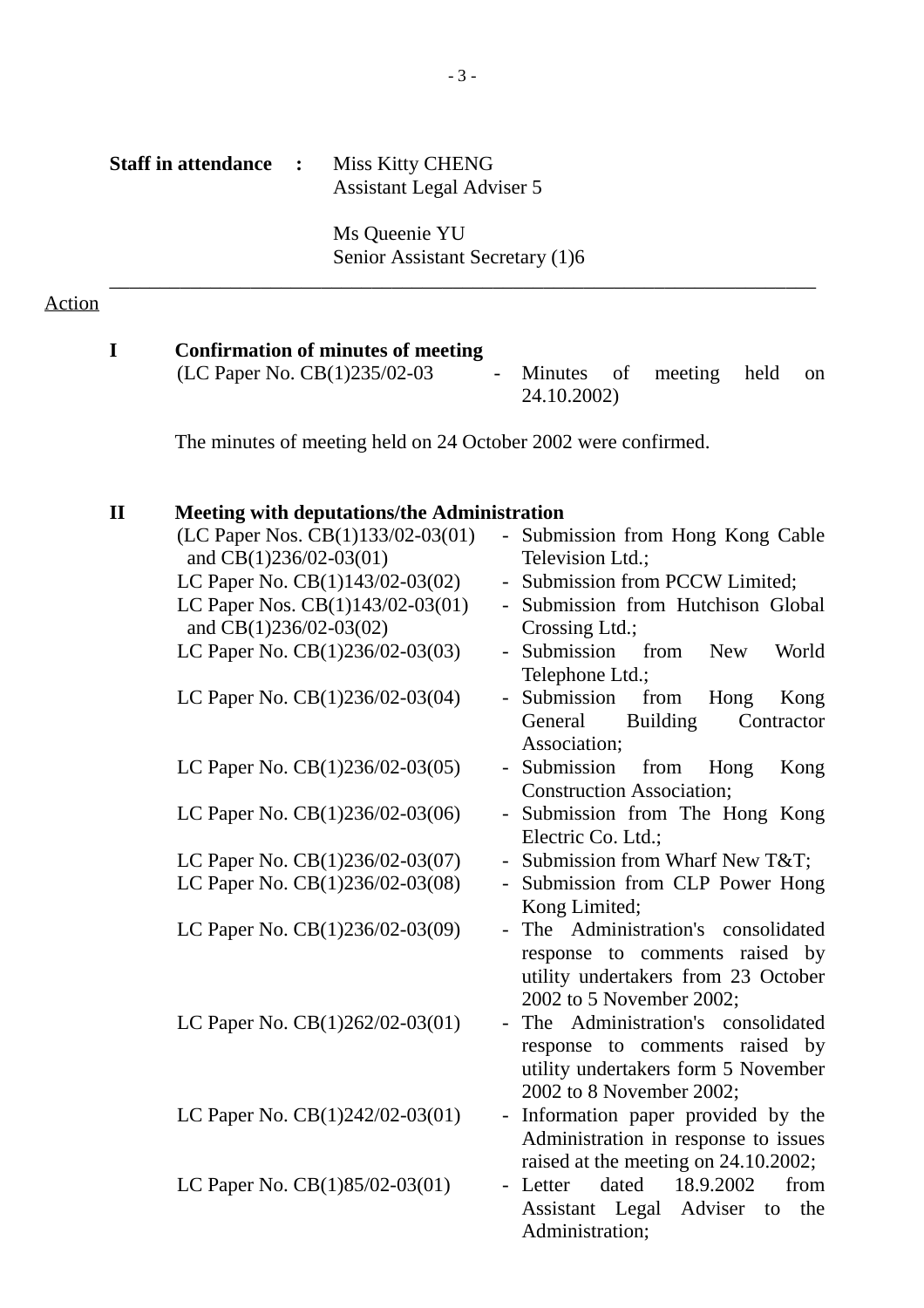| LC Paper No. CB(1)85/02-03(02)                                | - The Administration's reply dated<br>8.10.2002 to the Assistant Legal<br>Adviser; |
|---------------------------------------------------------------|------------------------------------------------------------------------------------|
| LC Paper No. $CB(3)541/01-02$<br>Appendix III to LC Paper No. | - The Bill;<br>- Marked-up copy of the Bill)                                       |
| $CB(1)2164/01-02$                                             |                                                                                    |

2. The Bills Committee received views from deputations and deliberated (index of proceedings attached at **Annex A**).

3. The Bills Committee requested the Administration to provide further information on the following to facilitate their consideration:

- (a) to make clear the meaning of "adopt all necessary safety precautions" in the new section 10Q(1)(a) and to consider issuing codes of practice and guidelines or introducing new administrative measures to facilitate the trade to comply with the safety precaution and support requirements set out in the proposed new section 10Q(1);
- (b) to consider pitching the level of fines involving breaches of the new section 10Q(1) with reference to the tender prices of projects;
- (c) to provide information on the level of penalties imposed by the court for past convictions involving breaches of section 8(1) of the Land (Miscellaneous) Provisions Ordinance (Cap. 28) and the tender prices of the related projects;
- (d) to provide information on the offences with fines ranging up to \$200,000 under the Factories and Industrial Undertakings Ordinance (Cap. 59) and its subsidiary legislation, and the level of fines imposed by the court for past convictions; and
- (e) to provide information on the respective numbers and percentages of excavation permits issued to utility undertakers and to works of Government utility undertakings.

(*Post-meeting note*: The information provided by the Administration was issued to members vide LC Paper Nos. CB(1)283/02-03(01) (English version) and CB(1)304/02-03 (Chinese version) on 14 November and 15 November 2002 respectively.)

#### **III Any other business**

4. The Bills Committee agreed that a visit to road excavation works sites be conducted to enhance members' understanding of the conditions in sites, complexity of the problems involved in the works, nuisances caused to the public, and provision of safety precautions and support. The Bills Committee requested the utility undertakers and the Administration to put forward suggested programme for consideration of the Bills Committee.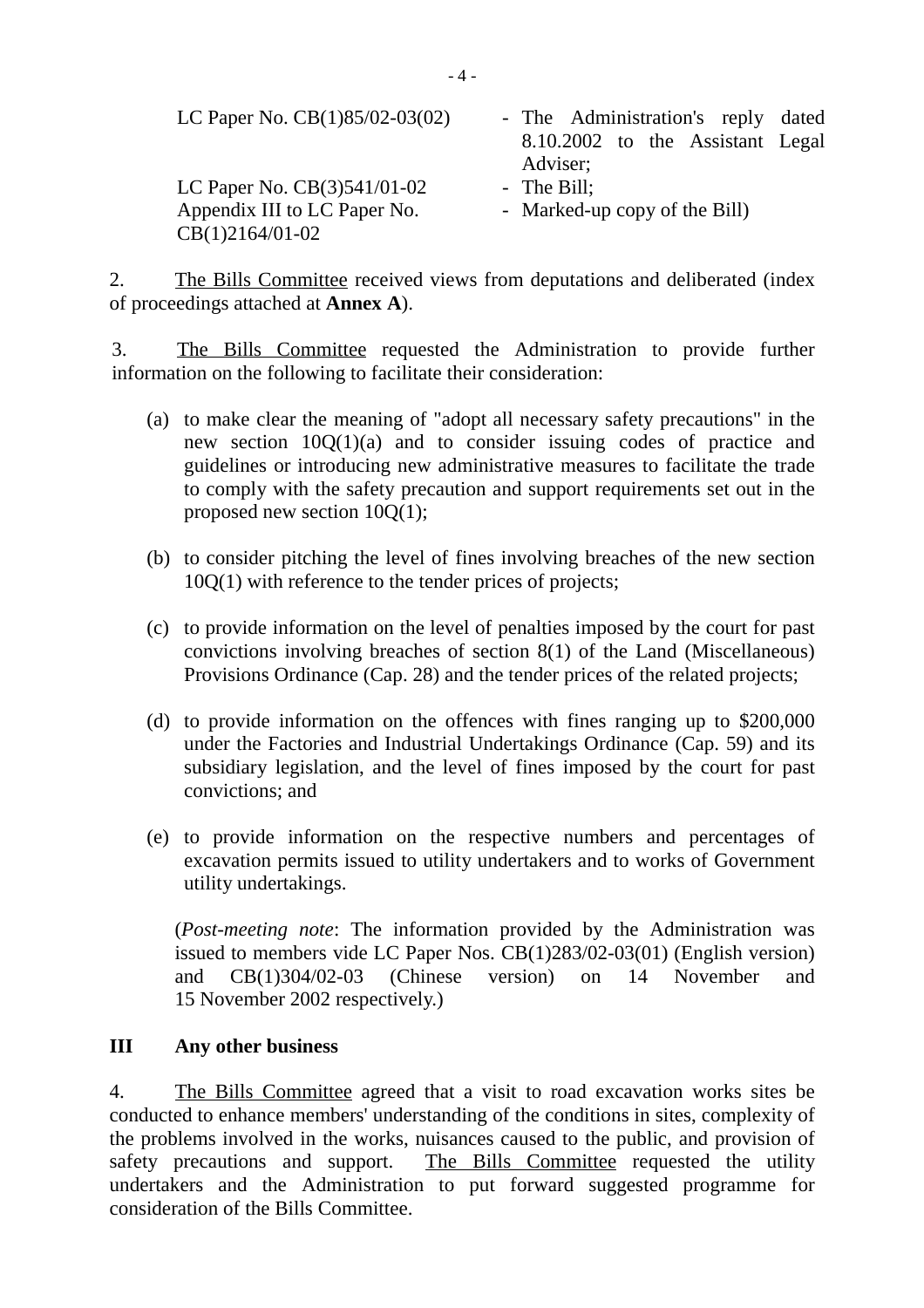5. The Bills Committee noted that the next meeting had been scheduled for Monday, 18 November 2002, at 10:45am to continue discussion with the Administration.

6. There being no other business, the meeting ended at 10:30 am.

Council Business Division 1 Legislative Council Secretariat 25 November 2002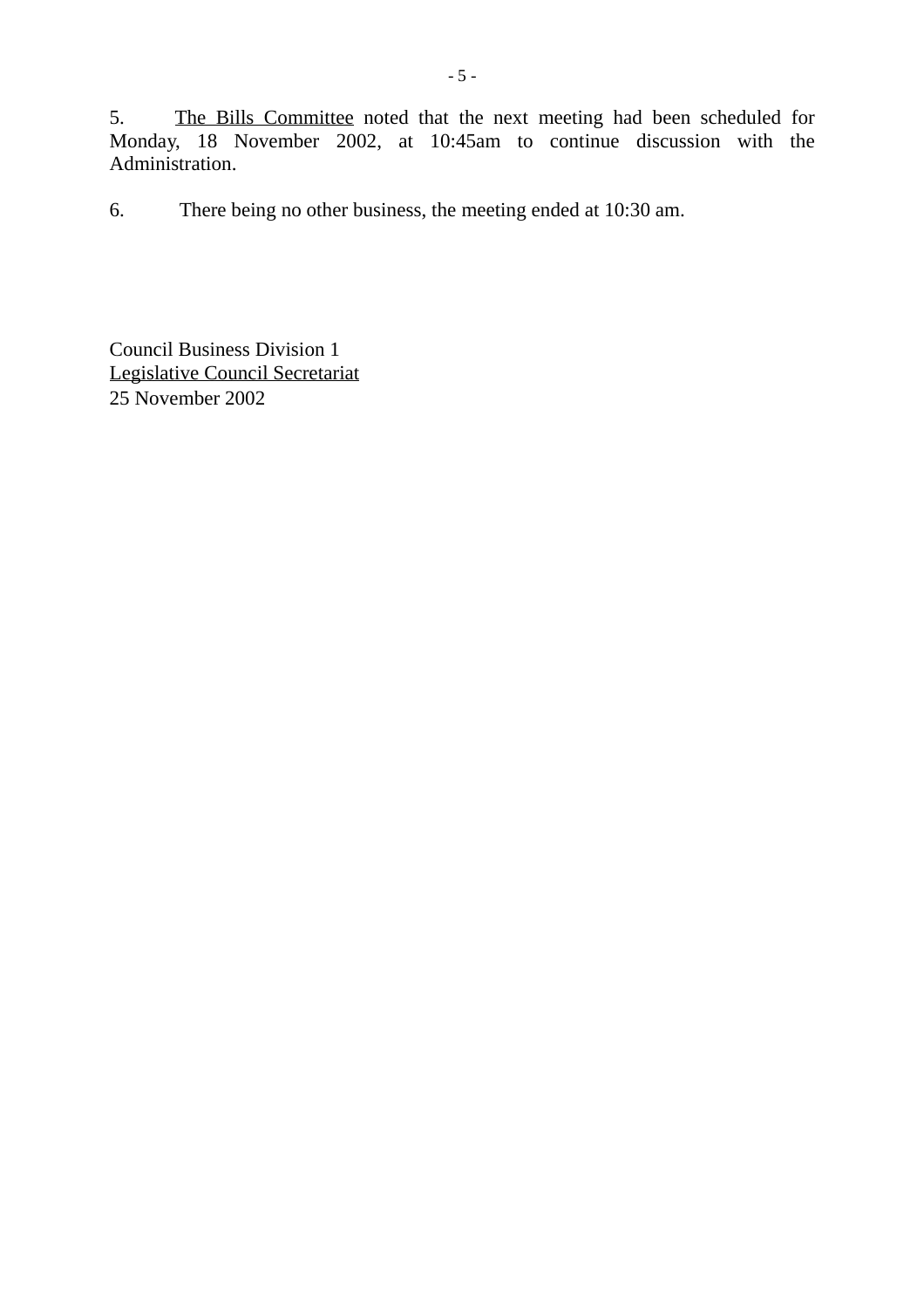## **Proceedings of the meeting of the Bills Committee on Land (Miscellaneous Provisions) (Amendment) Bill 2002 Monday, 11 November 2002, at 8:30 am in the Chamber of the Legislative Council Building**

| <b>Time</b>       | <b>Speaker</b>                                               | Subject(s)                              | <b>Action</b> |
|-------------------|--------------------------------------------------------------|-----------------------------------------|---------------|
| marker            |                                                              |                                         | required      |
|                   |                                                              |                                         |               |
|                   | Agenda Item I - Confirmation of minutes of meeting           |                                         |               |
| $000000 - 000420$ | Chairman                                                     | - Confirmation of minutes of meetings   |               |
|                   |                                                              | - Introductory<br>remarks<br>by<br>the  |               |
|                   |                                                              | Chairman                                |               |
|                   | Agenda Item II - Meeting with deputations/the Administration |                                         |               |
| 000421-000535     | Chairman                                                     | Welcoming remarks                       |               |
| 000536-000851     | Hong Kong Cable                                              | Presentation of views on the Bill       |               |
|                   | Television Ltd.                                              | [LC Paper Nos. CB(1)133/02-03(01)       |               |
|                   |                                                              | and 236/02-03(01)]                      |               |
| 000852-001209     | PCCW Ltd.                                                    | Presentation of views on the Bill       |               |
|                   |                                                              | [LC Paper No. CB(1)143/02-03(02)]       |               |
| 001210-001607     | Hutchison Global                                             | Presentation of views on the Bill       |               |
|                   | Crossing Ltd.                                                | [LC Paper Nos. CB(1)143/02-03(01)       |               |
|                   |                                                              | and 236/02-03(02)]                      |               |
| 001608-001922     | New World Telephone                                          | Presentation of views on the Bill       |               |
|                   | Ltd.                                                         | [LC Paper No. CB(1)236/02-03(03)]       |               |
|                   |                                                              |                                         |               |
| 001923-001907     | The Hong Kong                                                | Presentation of views on the Bill       |               |
|                   | Construction                                                 | [LC Paper No. CB(1)236/02-03(05)]       |               |
|                   | Association                                                  |                                         |               |
| 001908-001926     | Hong Kong Tramways                                           | Presentation of views on the Bill       |               |
|                   | Ltd.                                                         |                                         |               |
| 001927-002258     | Hong Kong General                                            | Presentation of views on the Bill       |               |
|                   | <b>Building Contractor</b>                                   | [LC Paper No. CB(1)236/02-03(04)]       |               |
|                   | Association                                                  |                                         |               |
|                   | (HKGBCA)                                                     |                                         |               |
| 002259-004020     | Chairman                                                     | - Admin's<br>response to deputations'   |               |
|                   | Ms Emily LAU                                                 | views                                   |               |
|                   | Admin                                                        | [LC Paper Nos. CB(1)236/02-03(09).      |               |
|                   |                                                              | 262/02-03(01) and 242/02-03(01)]        |               |
|                   |                                                              | - Nominated permittee                   |               |
| 004021-004235     | Chairman                                                     | Interpretation on the provision of one- |               |
|                   | Admin                                                        | stop-shop service                       |               |
| 004236-005234     | Ms Audrey EU                                                 | - Nominated permittee under the new     |               |
|                   | New World Telephone                                          | section 10F<br>and Approval<br>by       |               |
|                   | Ltd.                                                         | Authority of nomination under the       |               |
|                   | <b>HGC</b>                                                   | new section 10I                         |               |
|                   |                                                              | - Provision of safety precautions and   |               |
|                   |                                                              | support under the new section $10Q(1)$  |               |
| 005235-005658     | Chairman                                                     | - Basis<br>for determining fee<br>and   |               |
|                   | <b>HGC</b>                                                   | frequency of audit site inspection      |               |
|                   | Admin                                                        | - Provision of one-stop-shop service    |               |
|                   |                                                              | - Duties and responsibilities of site   |               |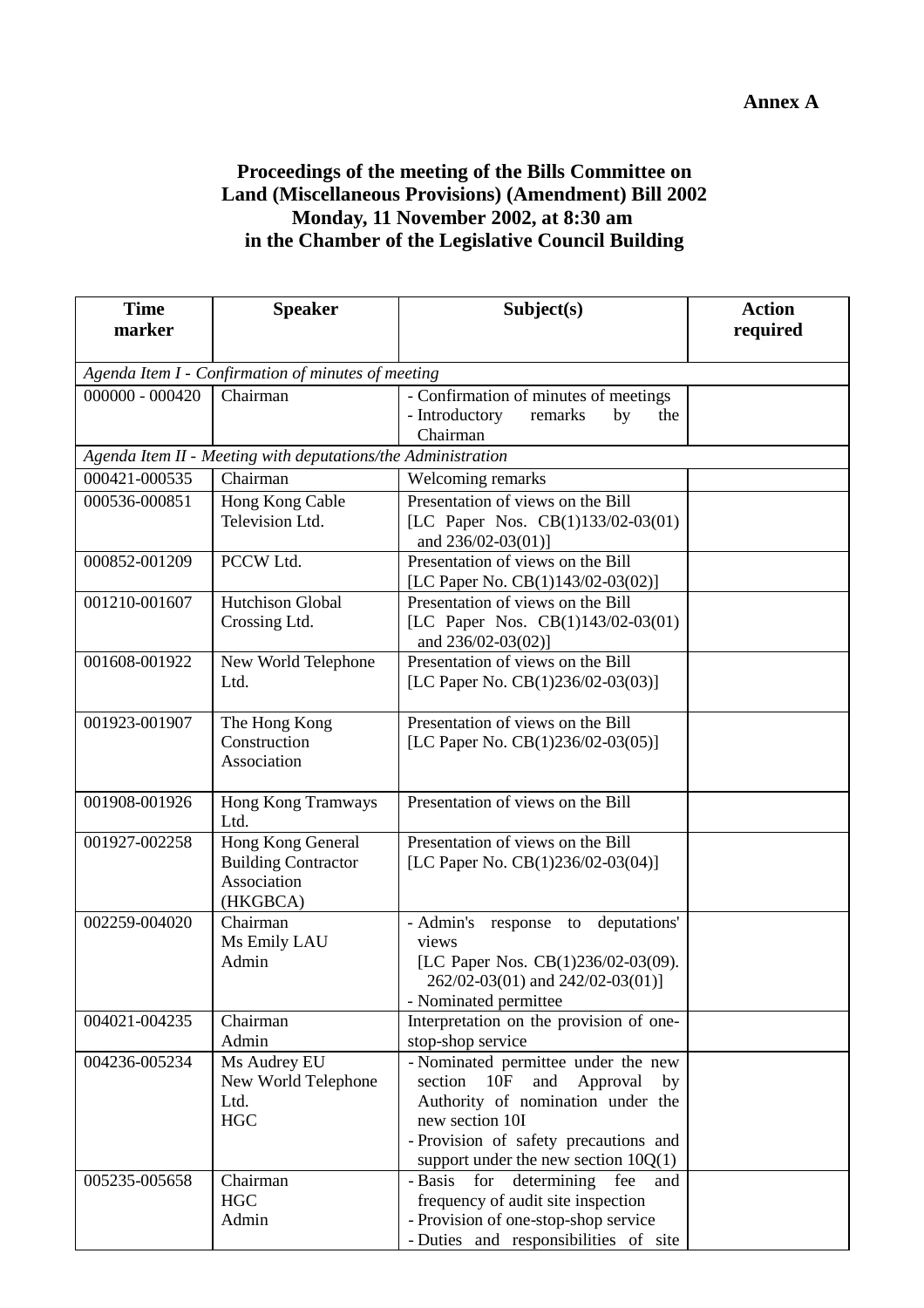| <b>Time</b>   | <b>Speaker</b>                                                           | Subject(s)                                                                                                                                                                                                                                                                                                                                                                                                                                                                      | <b>Action</b>                                                        |
|---------------|--------------------------------------------------------------------------|---------------------------------------------------------------------------------------------------------------------------------------------------------------------------------------------------------------------------------------------------------------------------------------------------------------------------------------------------------------------------------------------------------------------------------------------------------------------------------|----------------------------------------------------------------------|
| marker        |                                                                          |                                                                                                                                                                                                                                                                                                                                                                                                                                                                                 | required                                                             |
|               |                                                                          | inspection by permittees                                                                                                                                                                                                                                                                                                                                                                                                                                                        |                                                                      |
| 005659-010259 | Ms Audrey EU<br>Chairman<br>Admin                                        | - Meaning of "adopt all necessary<br>safety precautions" under the new<br>section $10Q(1)(a)$<br>- Provision of guidelines and code of<br>practice for contractors<br>- Approval by Authority<br>of<br>nomination under the new section 10I<br>- Duties<br>and<br>responsibilities<br>of<br>permittee and nominated permittee<br>under the new section 10                                                                                                                       | Admin to provide<br>information as per<br>3(a)<br>paragraph<br>above |
| 010300-010538 | <b>HKCA</b><br>Chairman<br>Ms Audrey EU<br>Admin                         | - Justifications for inclusion of the<br>safety precautions<br>and<br>support<br>provision in the Bill                                                                                                                                                                                                                                                                                                                                                                          |                                                                      |
| 010539-012000 | Ms Emily LAU<br>Admin<br><b>HKGBCA</b><br>HK Cable TV Ltd<br><b>HKCA</b> | - Proposed visit to road excavation<br>work sites<br>- Views on the proposed amendment to<br>the level of fines involving breaches<br>of the new section $10Q(1)$ and the<br>proposal to pitch the level of fines<br>with reference to the tender prices of<br>projects<br>- Comparable fines in other ordinances<br>- Policy on disclosure of conviction<br>record                                                                                                             | Admin to provide<br>information as per<br>paragraph $3(c)$           |
| 012001-012138 | Ms Emily LAU<br>Admin<br>Chairman                                        | - Justification for introducing the Bill                                                                                                                                                                                                                                                                                                                                                                                                                                        |                                                                      |
| 012139-013112 | Mr Abraham SHEK<br>Chairman<br>Admin<br><b>HKGBCA</b>                    | - Discussions of the Public Accounts<br>Committee (PAC) on control of<br>utility openings<br>- Penalty for non-compliance with the<br>(Miscellaneous)<br>Provisions<br>Land<br>Ordinance (Cap.28)<br>- Fee charged for audit site inspection<br>vis-à-vis the monitoring role of the<br>Admin<br>- Provision of one-stop-shop service by<br>the Admin<br>- Guidelines for permittees/nominated<br>permittees on the provision of safety<br>precautions and support requirements |                                                                      |
| 013113-013626 | Chairman<br>Ir Dr Raymond HO<br>Admin                                    | - Basis for pitching the maximum fines<br>at \$200,000 for breaches of the new<br>section $10Q(1)$<br>- Rationale for charging fee for audit<br>site inspection<br>- Leading role played by the Admin in<br>one-stop-shop service                                                                                                                                                                                                                                               | Admin to provide<br>information as per<br>paragraph3(d)              |
| 013627-014442 | Chairman<br>Admin<br><b>HKGBCA</b><br><b>HKCA</b>                        | - Adoption<br>self-regulatory<br>of<br>$\mathbf{a}$<br>approach for audit site inspection and<br>views<br>deputations<br>of<br>the<br>on<br>approach                                                                                                                                                                                                                                                                                                                            |                                                                      |